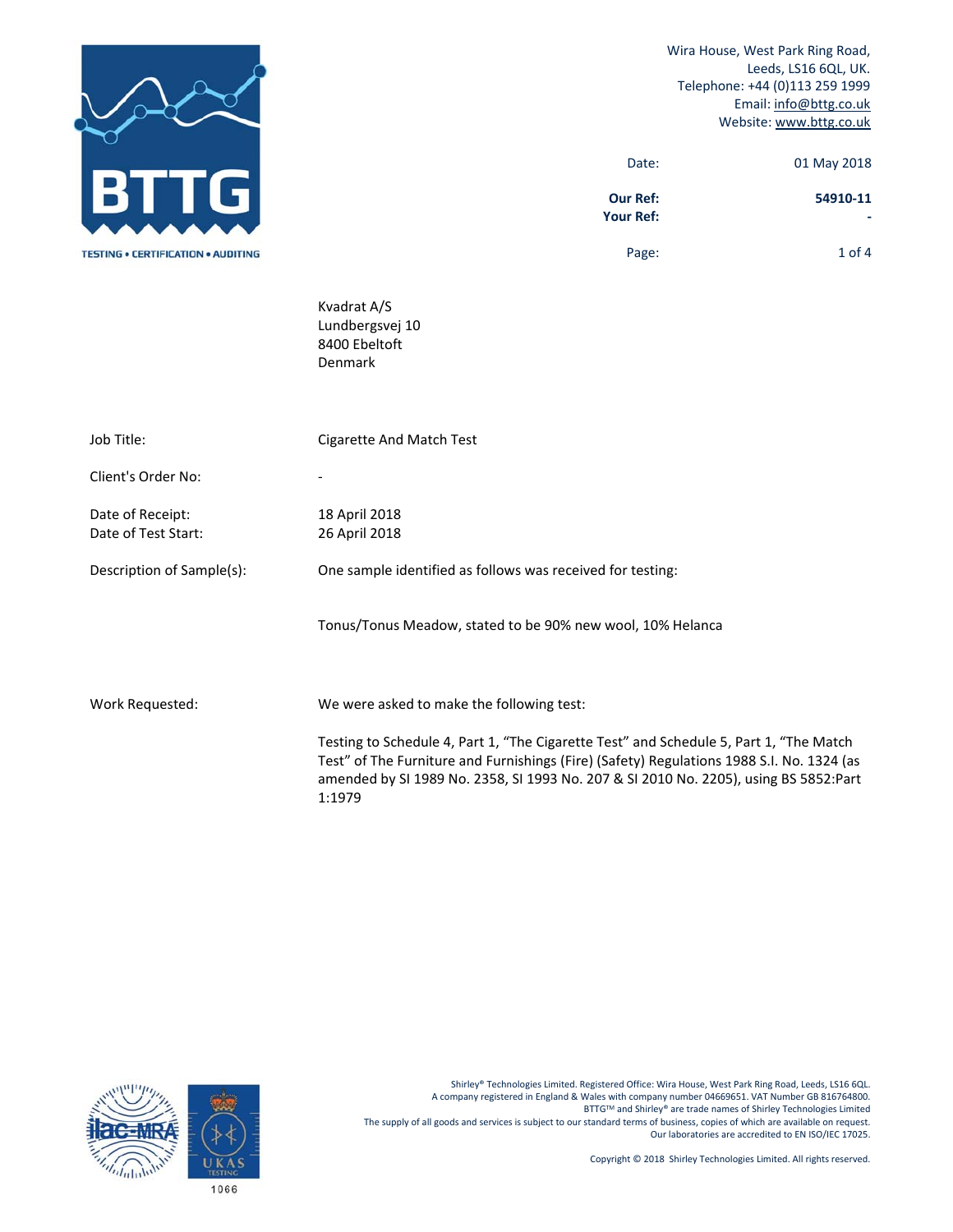

Wira House, West Park Ring Road, Leeds, LS16 6QL, UK. Telephone: +44 (0)113 259 1999 Email: info@bttg.co.uk Website: www.bttg.co.uk

| 01 May 2018 | Date:                               |
|-------------|-------------------------------------|
| 54910-11    | <b>Our Ref:</b><br><b>Your Ref:</b> |
| $2$ of 4    | Page:                               |

# **Kvadrat A/S**

Sample was identified as follows:

Tonus/Tonus Meadow, stated to be 90% new wool, 10% Helanca

Testing to Schedule 4, Part 1, "The Cigarette Test" and Schedule 5, Part 1, "The Match Test" of The Furniture and Furnishings (Fire) (Safety) Regulations 1988 S.I. No. 1324 (as amended by SI 1989 No. 2358, SI 1993 No. 207 & SI 2010 No. 2205), using BS 5852:Part 1:1979

# Pre‐Treatment

The material was subjected to a water soak according to BS 5651: 1978, as modified by the above regulation.

# **Conditioning**

All materials used were conditioned in the environment specified in Clause 7 of BS 5852: Part 1: 1979 "Methods of test for the ignitability by smokers materials of upholstered composites for seating."

# **Testing**

The material was tested according to BS 5852: Part 1: 1979 "Methods of test for the ignitability by smokers materials of upholstered composites for seating."

The results of BS 5852: Part 1: 1979 relate only to the ignitability of the combination of materials under the particular conditions of test, they are not intended as a means of assessing the full potential fire hazard of the materials in use.

#### Cigarette Test – Source 0

The sample was tested over non-fire retardant polyurethane foam with a density of approximately 20-22 kg/m<sup>3</sup>.

#### Butane Flame Test – Source 1

The sample was tested over non-fire retardant polyurethane foam with a density of approximately 20-22 kg/m<sup>3</sup>.

The results for all tests are given in the table(s) on the following page(s).

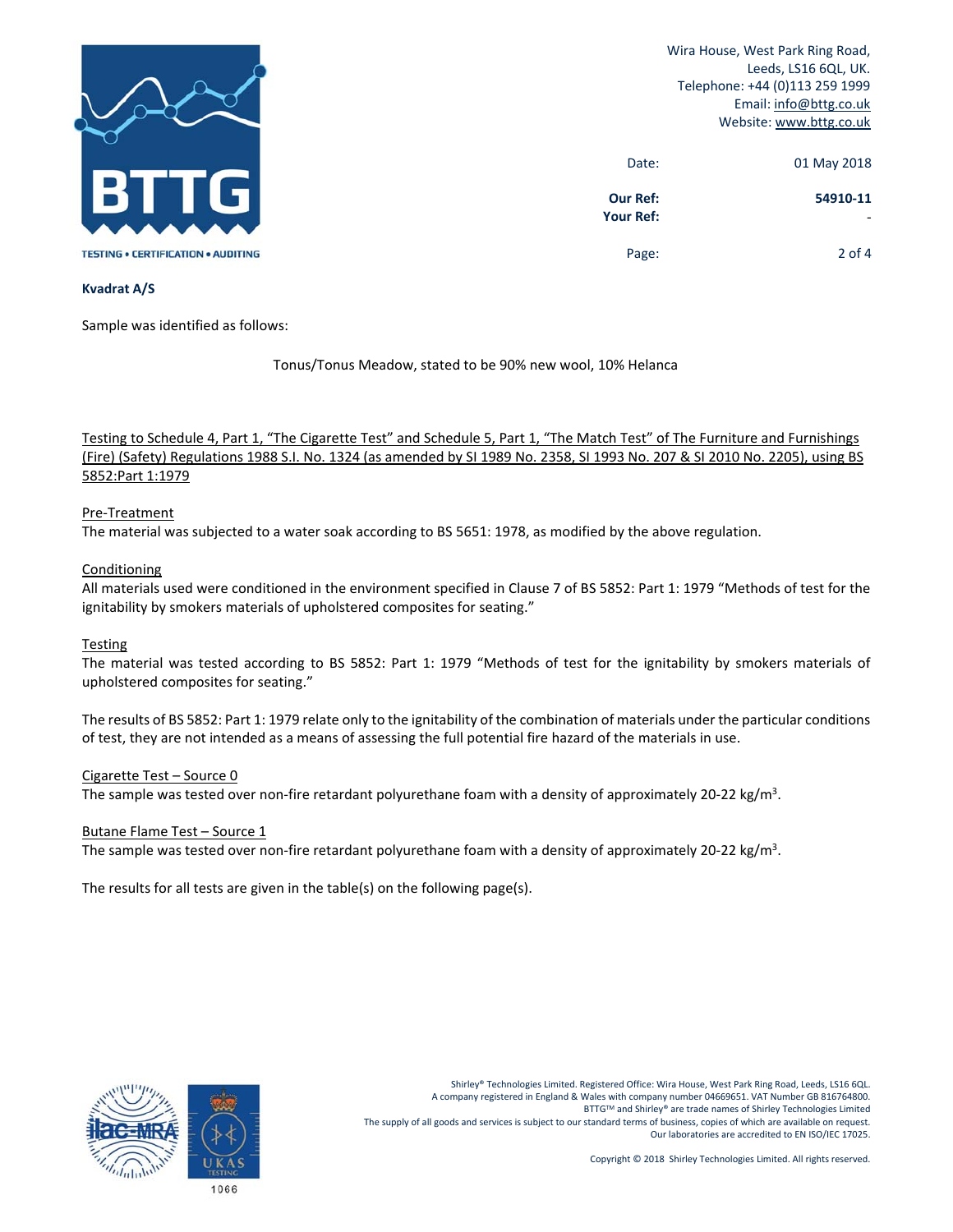

Wira House, West Park Ring Road, Leeds, LS16 6QL, UK. Telephone: +44 (0)113 259 1999 Email: info@bttg.co.uk Website: www.bttg.co.uk

| 01 May 2018 | Date:                               |
|-------------|-------------------------------------|
| 54910-11    | <b>Our Ref:</b><br><b>Your Ref:</b> |
| $3$ of 4    | Page:                               |

### **Kvadrat A/S**

**RESULTS** 

Sample Ref: Tonus/Tonus Meadow, stated to be 90% new wool, 10% Helanca

### Cigarette Test – Source 0

| Specimen No.                                |            |            |
|---------------------------------------------|------------|------------|
| Time of Ignition (min)                      | --         | --         |
| Time of Flame Extinction (min)              | 26         | 28         |
| Time to cover split (min)                   | <b>DNS</b> | <b>DNS</b> |
| Melting                                     | No         | No         |
| Dripping                                    | No         | No         |
| Charring                                    | Yes        | Yes        |
| Progressive smouldering on final inspection | No         | No         |

Requirements:

No flaming or progressive smouldering within a period of 1 hour from placement of the cigarette.

### Result of the Cigarette Test: PASS

### Butane Flame Test – Source 1

| Specimen No.                                |            |            |
|---------------------------------------------|------------|------------|
| Time of Ignition (secs.)                    |            |            |
| Time of Flame Extinction (secs.)            |            |            |
| Time to cover split (secs.)                 | <b>DNS</b> | <b>DNS</b> |
| Melting                                     | No         | No         |
| Dripping                                    | No         | No         |
| Charring                                    | Yes        | Yes        |
| Progressive smouldering on final inspection | No         | No         |

#### Requirements:

Duration of flaming from removal of source not greater than 120 seconds. Duration of smouldering from removal of source not greater than 15 mins.

### Result of the Butane Flame Test: PASS

**Abbreviations** DNP – Did not propagate and the set of the set of the EC – Escalating combustion BTE – Burnt to extremities



ME – Manually extinguished **Source 20 FLS** – Escalating smouldering DNS – Material did not split **DNS** – DNO – Did not observe time of event

> Shirley® Technologies Limited. Registered Office: Wira House, West Park Ring Road, Leeds, LS16 6QL. A company registered in England & Wales with company number 04669651. VAT Number GB 816764800. BTTGTM and Shirley® are trade names of Shirley Technologies Limited The supply of all goods and services is subject to our standard terms of business, copies of which are available on request. Our laboratories are accredited to EN ISO/IEC 17025.